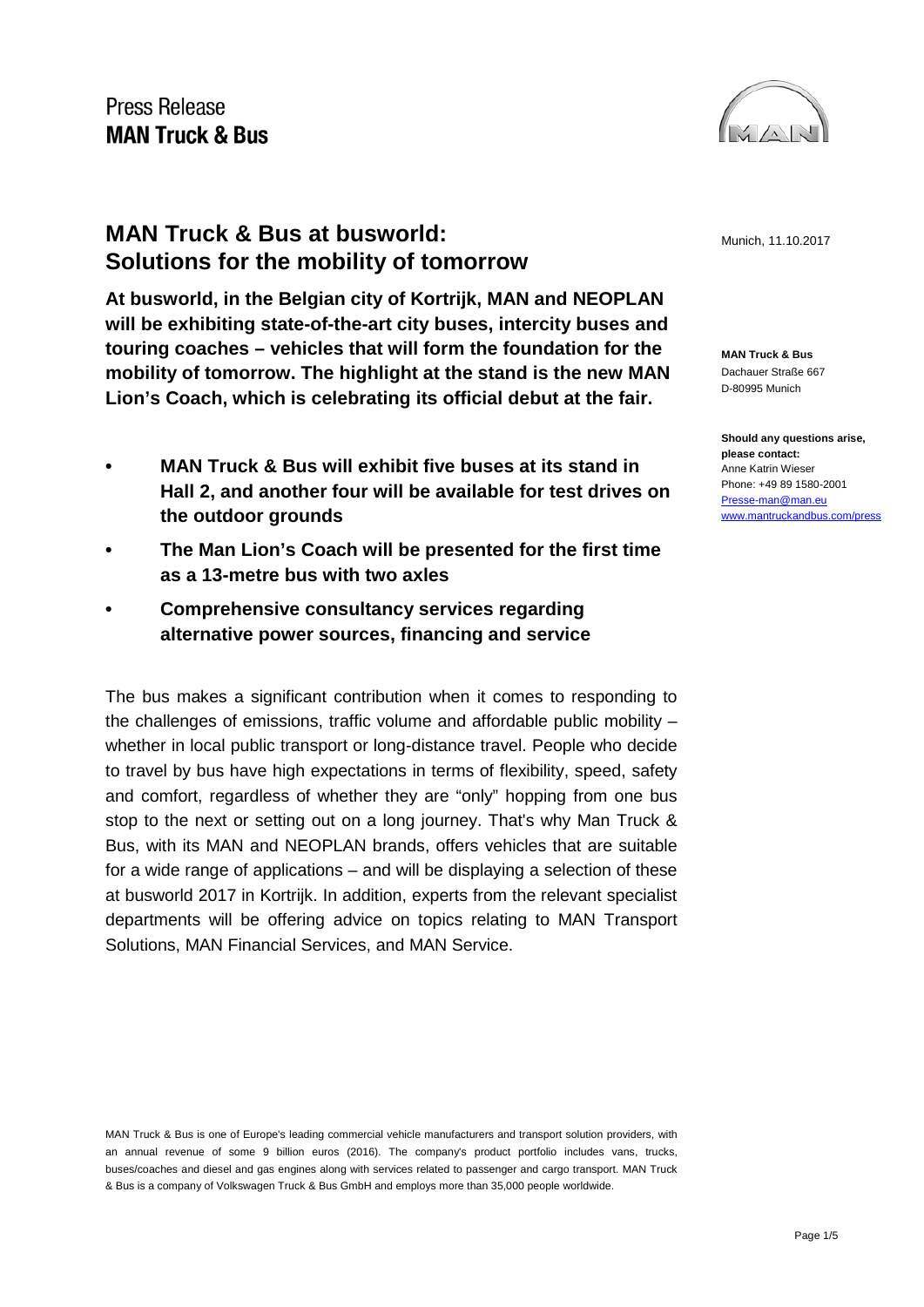

### **First appearance in the public eye: the new MAN Lion's Coach**

The highlight at MAN's stand is the new MAN Lion's Coach, which is celebrating its official world premiere at the fair under the motto "Im Zeichen des Löwen" ("inspired by the lion"). And the motto is not just empty words: At first glance, visitors will see a real MAN that, at the same time, forms the basis for the new MAN bus design language. But the new MAN Lion's Coach doesn't just win people over with its modern yet timeless design; it's also thanks to its economic efficiency. The 13-metre long (13,091 mm), two-axle vehicle offers up to six more spaces than its 12-metre cousin. Visitors to the fair will be amongst the first to experience this longer variant live. The touring coach is equipped with a 6-cylinder diesel engine D2676 LOH with 460 hp (338 kW) and the 12-gear MAN TipMatic automatic gearbox with Easy-Start starting assistance. The new MAN Lion's Coach also sets the standard when it comes to safety. Thanks to components of high-tensile steel and patented pipe-in-pipe technology for the roll bar, the new touring coach complies with the ECE R66.02 safety standard and is able to absorb 50% more impact energy in a crash. The LED main headlights and taillights also ensure safety and efficiency, as do the numerous assistance systems such as the LGS (Lane Guard System) with haptic warning feedback, the advanced emergency braking system (EBA), light and rain sensors, the topography-based cruise control MAN EfficientCruise, which includes the EfficientRoll "rolling function", and the MAN AttentionGuard. There is also a fire-extinguishing system in the engine compartment of the MAN Lion's Coach.

Anyone boarding the touring coach will see immediately that the interior, too, has been designed with the highest standards of attractiveness and efficiency in mind. For example, an LED light strip runs all the way around the ceiling area to illuminate it in a 'warm white' tone. In general, MAN has focused on using bright, fresh colours and creating a generous sense of space. Handholds and rails in stainless steel also ensure the exhibition bus will make an elegant impression.

#### **The all-rounder: MAN Lion's Intercity**

The MAN Lion's Intercity is the ideal solution for city, intercity and school bus transport. With up to 63 seats, the "Intercity Xtra Lite" variant of the MAN Lion's Intercity offers a market-standard school bus design with abundant space for passengers, and despite the fantastic amount of space it has at its disposal, it also impresses with its excellent manoeuvrability. In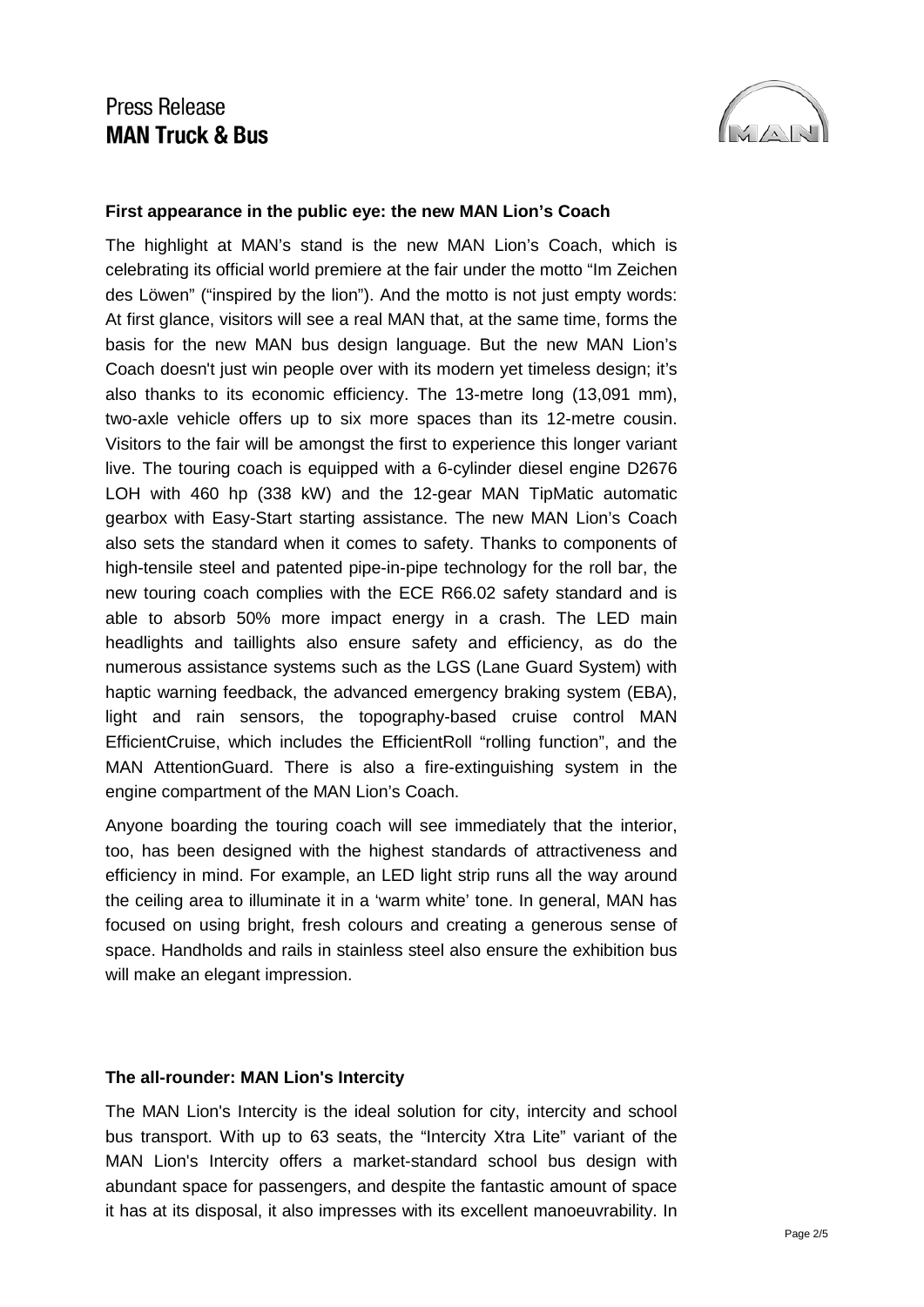

terms of safety, too, the MAN Lion's Intercity comes out on top of the competition – it is the safest intercity bus on the market. This is thanks to, amongst other things, its rollover resistance in accordance with ECE R66.02, the advanced emergency braking system (EBA) and other numerous assistance systems. It is driven by a 290 hp (213 kW) 6-cylinder diesel engine. An acoustic warning signal sounds whenever the doors open or close, and ensures that intercity and school bus passengers in particular are able to board and alight safely. The hydraulic lift built into door 2 demonstrates how people with limited mobility can also be transported with no problems at all, and how their boarding and alighting can be made as comfortable as possible.

### **Perfectly engineered for lower emissions: MAN Lion's City Hybrid**

For many years now, MAN has been a driving force behind research into alternative drive systems in city buses, with the aim of reducing emissions in local public transport to an absolute minimum. MAN has offered a particularly low-emission city bus since 2010 in the form of the MAN Lion's City Hybrid, with each hybrid bus using up to 30 percent less fuel per year. That means up to 26 tonnes of  $CO<sub>2</sub>$  fewer per year than with conventional engines. Since the hybrid technology will continue to make a significant contribution to reducing emissions in the future, MAN will also be exhibiting a MAN Lion's City Hybrid at busworld. Amongst other things, the 11,980 mm-long vehicle has particularly wide inward-swinging doors with both optical and acoustic door-closing warnings, a kneeling function, space for a wheelchair or pram, and electronically controlled air suspension (ECAS). LEDs are used for the interior lighting, the taillights and the daytime running lights, and the highest level of safety is ensured by the electronic stability program (ESP), light and rain sensors, tyre pressure monitoring for all axles and further assistance systems.

### **5000 buses in 50 years: NEOPLAN Skyliner**

2017 is a banner year for the NEOPLAN Skyliner. The double-decker touring coach's success story began 50 years ago, and the 5000th NEOPLAN Skyliner will be delivered at busworld 2017 in Kortrijk. Visitors to the stand will experience the luxurious double-decker with some custom modifications by MAN Bus Modification Center. Alongside a lounge on the lower deck, there are four tables and a modern L-shaped kitchen, an Infotainment system and a vacuum toilet similar to that on an airplane. The experts of the Bus Modification Center, who carry out special customer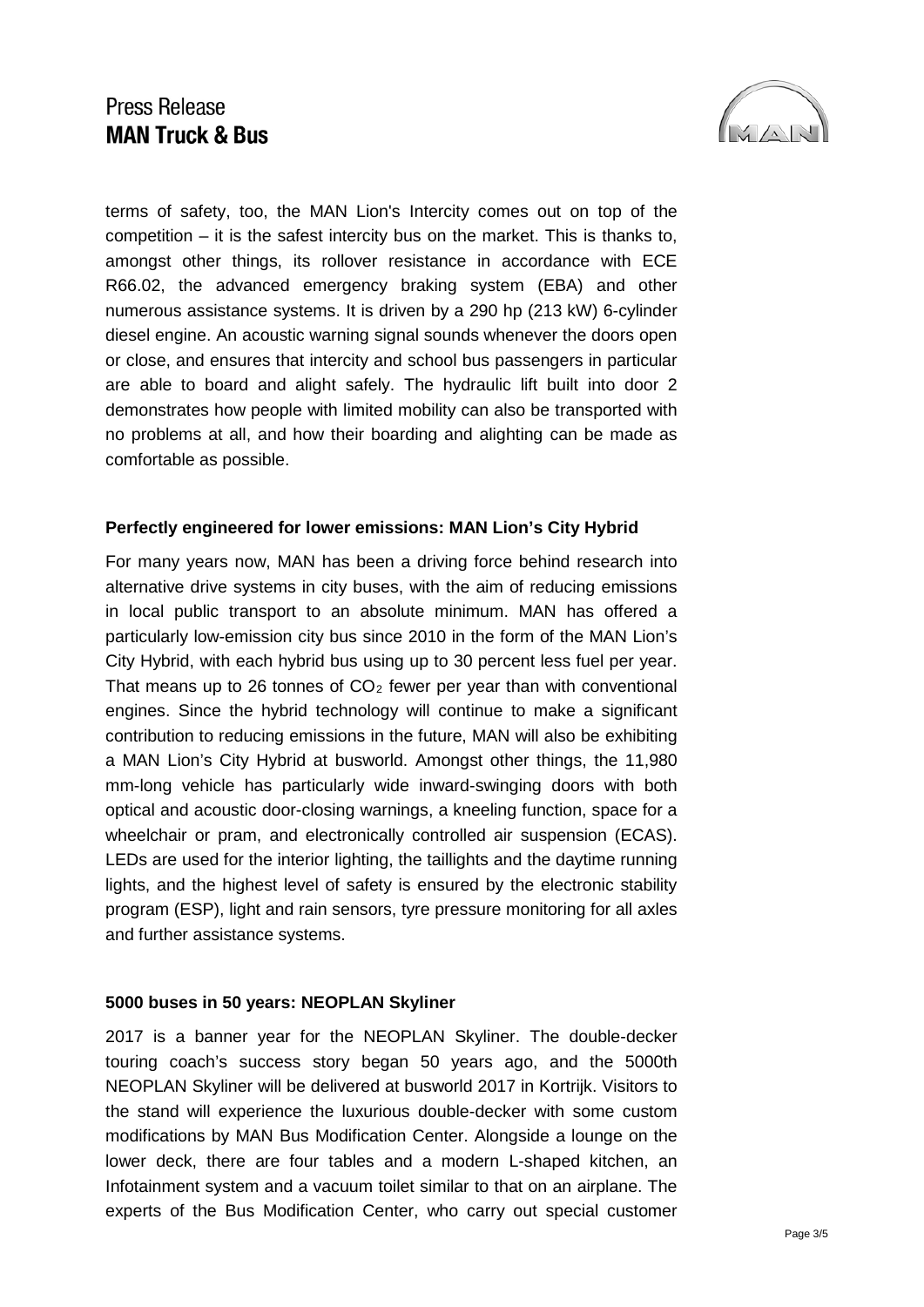

requests for MAN and NEOPLAN public transit and touring vehicles, will be giving advice on ideas for furnishings, custom refinements, innovative multimedia solutions and luxurious on-board kitchens. The NEOPLAN Skyliner's new interior colour and trim concept, which focuses on bright, fresh colours, also catches the eye. All told, 76 passengers can be comfortably seated in this luxury bus. A good journey is ensured by a 500 hp (368 kW) diesel engine, the 12-gear MAN TipMatic automatic gearbox with intarder and Easy-Start starting assistance, and the electronically controlled CDS shock absorbers. Five emergency-exit panes on the upper deck form a nearly continuous glass ceiling, providing plenty of natural light on the upper deck. Safety is further maintained by, amongst other things, the Lane Guard System (LGS) with haptic warning feedback, the advanced emergency braking system (EBA), the adaptive cruise control (ACC), MAN AttentionGuard, a smoke alarm in the luggage storage compartment and a fire-extinguishing system in the engine compartment.

### **Entering the premium segment: NEOPLAN Tourliner**

A new member of the NEOPLAN family will be presented at busworld in Belgium, in the shape of the new Tourliner. A high level of travel comfort, modern technology, economical solutions and a demanding and aerodynamic design make up the NEOPLAN Tourliner. With the displayed 2+1 VIP seating, the NEOPLAN Tourliner is accessible to a new segment of the market. With 30 luxurious seats, it enables new business models, such as business travel.

The vehicle that will be exhibited at the fair is equipped with, amongst other things, rear-view and driver's-perspective cameras, which make steering the bus as safe and simple as possible even in narrow inner city areas or in car parks. A pleasant driving experience is ensured by a 6-cylinder, 420 hp (309 kW) diesel engine and the 12-gear MAN TipMatic automatic gearbox. But the NEOPLAN Tourliner also leaves nothing to be desired in terms of safety: the smoke-detection system, which is fitted in the luggage compartment and on the main control panel, will detect even a smouldering fire – without it having to give off much heat. On top of that, a whole array of cutting-edge driver-assistance systems ensure that both driver and passengers are always safe while travelling. The premium coach is also fitted with an anti-theft device, and to allow passengers to use their notebooks, tablets or smartphones at any point during a journey, all seats are equipped with USB ports.